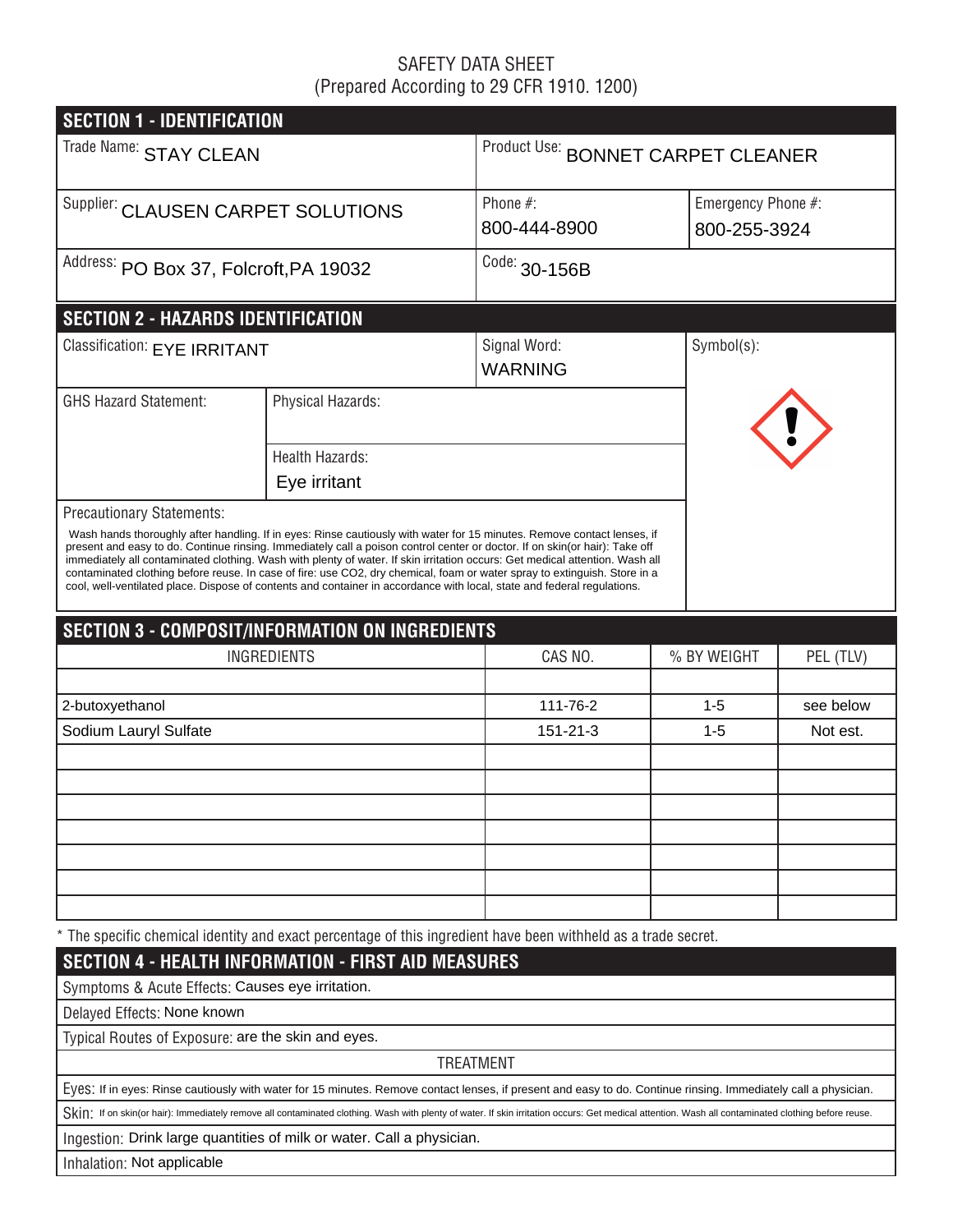# SECTION 5 - FIRE-FIGHTING MEASURES

Flash Point: None to boiling **Notable 2018** Lower Explosive Limit: Not available Not available Not available

Extinguishing Techniques: In case of fire: use CO2, dry chemical, foam, water spray to extinguish.

Equipment: Do not enter any confined fire-spaces without protective clothing and self-contained air supply.

Chemical Hazards from Fire: Carbon monoxide and unidentified organic gases may occur during incomplete combustion.

Precautions for Fire Fighters: Cool fire exposed containers.

### SECTION 6 - ACCIDENTAL RELEASE MEASURES

Steps to be Taken: SMALL AMOUNTS - Absorb with suitable absorbent. LARGE AMOUNTS - Absorb with suitable absorbent, then shovel into appropriately labeled containers.

Cleanup Procedures: Contain with absorbent material and dispose of in accordance with federal, state and local requirements.

## SECTION 7 - HANDLING AND STORAGE

Precautions to be Take in Handling & Storage: Store in a cool, well-ventilated place.

Incompatibility: Strong oxidizers

|                                 | SECTION 8 - EXPOSURE CONTROLS/PERSONAL PROTECTION |                                                              |  |  |  |  |
|---------------------------------|---------------------------------------------------|--------------------------------------------------------------|--|--|--|--|
| INGREDIENTS:                    |                                                   | <b>EXPOSURE LIMITS</b>                                       |  |  |  |  |
| 2-butoxyethanol                 |                                                   | 50ppm TWA(OSHA); 20 ppm (ACGIH)                              |  |  |  |  |
| SEE SECTION 3 ABOVE             |                                                   |                                                              |  |  |  |  |
|                                 |                                                   |                                                              |  |  |  |  |
|                                 |                                                   |                                                              |  |  |  |  |
|                                 |                                                   |                                                              |  |  |  |  |
|                                 |                                                   |                                                              |  |  |  |  |
| Eye Protection: $ v $           | Protective Gloves:  ✔                             | Respiratory Protection:                                      |  |  |  |  |
| <b>Ventilation Requirements</b> | Local Exaust:                                     | Room Ventilation is Adequate: $ \mathcal{V} $<br>Mechanical: |  |  |  |  |

| <b>SECTION 9 - PHYSICAL AND CHEMICAL PROPERTIES</b>  |                                          |                                                             |                                           |                |                                                       |  |  |
|------------------------------------------------------|------------------------------------------|-------------------------------------------------------------|-------------------------------------------|----------------|-------------------------------------------------------|--|--|
| Appearance & Odor: Clear liquid, pleasant odor       |                                          | Flammable Limits: Upper: Not available Lower: Not available |                                           |                |                                                       |  |  |
| Boiling Point (°F): Appx. 212                        | Specific Gravity (H20) (±0.005): 1.040   |                                                             | pH $(\pm 0.5)$ 8.5                        |                |                                                       |  |  |
| Vapor Pressure (mm Hg) Not available                 |                                          |                                                             | Vapor Density (Air=1) Not available       |                |                                                       |  |  |
| Solubility in Water:<br>Complete                     | Insoluble                                |                                                             | Emulsifiable (or Dispersible)             |                | Slightly (or Partial)                                 |  |  |
| Evaporation Rate (vs H2O)                            | Faster                                   |                                                             | Slower                                    | About the Same |                                                       |  |  |
| Flash Point (T.C.C.): none to boiling <sup>O</sup> F | Odor Threshold: Not available            |                                                             | Melting point/frozen point: Not available |                | Partition Coefficient: n-octanol/water: Not available |  |  |
| Auto-Ignition Temperature: Not available             | Decomposition Temperature: Not available |                                                             | Viscosity: Not available                  |                |                                                       |  |  |

| <b>SECTION 10 - STABILITY AND REACTIVITY</b>                                                                             |                                   |  |  |
|--------------------------------------------------------------------------------------------------------------------------|-----------------------------------|--|--|
| Stability: Stable                                                                                                        | Incompatibility: Strong oxidizers |  |  |
| Hazardous Decomposition Products: Carbon monoxide and unidentified organic gases may occur during incomplete combustion. |                                   |  |  |